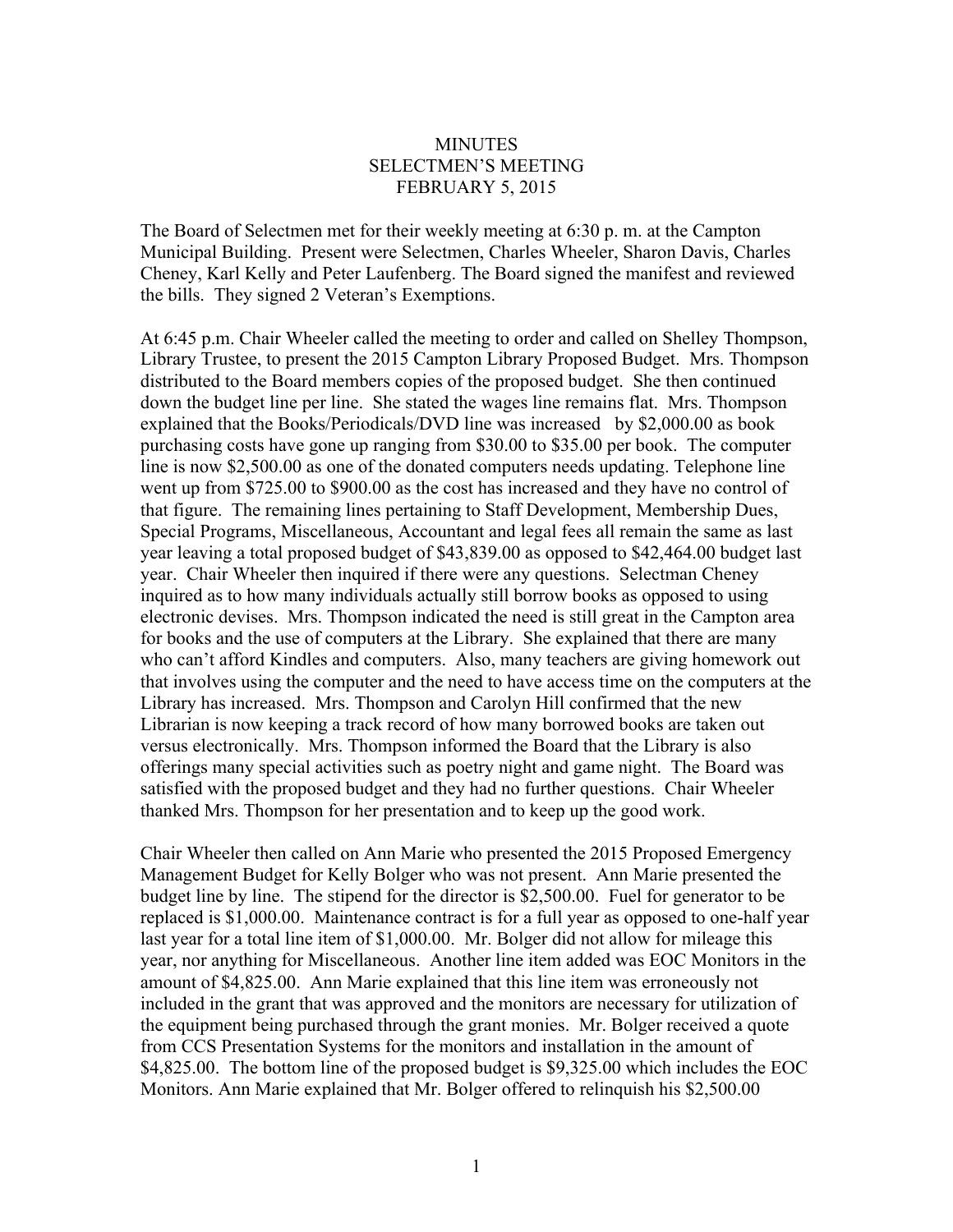stipend to contribute to the EOC Monitors. Selectman Laufenberg inquired about the possibility of the use of the replaced fuel being used by the Highway Department. Selectman Cheney expressed that only licensed contractors by the state are the only personnel authorized to receive the used oil. Selectman Laufenberg will further inquire regarding this issue.

At 7:05 p.m. Chair Wheeler called on Hannah Joyce, Town Clerk/Tax Collector, to present the Town Clerk/Tax Collector's Proposed 2015 Budget. Mrs. Joyce distributed copies of the budget to the Board members and she proceeded to go down the budget line by line. Mrs. Joyce explained that the Longevity line increased due to the Deputy Town Clerk/Tax Collector reaching her 10 years of service. The Town Clerk/Tax Collector's wages increased from \$49,262.08 last year to \$52,000.00 this year. This amount was requested due to her performance, years of service and training. The Deputy and Assistant will receive a 2% increase as specified by the Board of Selectmen's percentage increase agreement for this year as performance evaluations were not completed. Mrs. Joyce was not aware of this fact before this meeting so those figures need to be recalculated. The Printing & Supplies line was increased to \$6,200.00 as opposed to \$5,008.95 last year. Allotment for Workshop/Certification as proposed last year is \$350.00. Mileage dropped to \$450.00. Dues remained the same. Law Books allotment is \$350.00, Dog Licenses same at \$500.00 and Conferences at \$900.00 remain the same. Public notices are up \$100.00, from last year. Ballot Clerks line is down due to less elections. Fees to State is up \$1,000.000. Computer figure is up to \$5,100.00 as opposed to \$2,550.00 last year as printers need to be replaced. Deeding is down approximately \$500.00. Reg. of Deeds remains the same at \$1,500.00. The bottom line for the Town Clerk/Tax Collector (only) is \$162,040.00. The total expenditures for 2014 were \$135,212.40 and the 2014 Proposed Budget was \$155,940.00. However, an adjustment to this bottom line will be made to reflect the 2% compensation increase for the Deputy and the Assistant to the Town Clerk/Tax Collector. Chair Wheeler inquired if there were any questions. There was discussion concerning the actual percentage of the increase for the Town Clerk/Tax Collector's Proposed Budget. Selectman Davis inquired if the \$52,000.00 Town Clerk/Tax Collector's compensation was taken into consideration for a salaried position at that figure. Mrs. Joyce confirmed that she would be all right with that decision. The Board was questioning the Supervisor of the Check List Proposed 2015 Budget on line item Notices increasing to \$800.00 when the 2014 Proposed Budget was \$222.00 and the actual expenditure for 2014 was \$433.00. Ann Marie indicated that Angela Bain, Chair, for the Supervisors of the Check List will be present at the next Selectmen's Meeting. The Board will inquire about this issue with Angela Bain on Monday.

Another item Mrs. Joyce presented was a Warrant Article for the restoration of records. Mrs. Joyce also inquired if a Purchase Order for the printers was needed. Ann Marie confirmed that she will prepare a Purchase Order for the printers. Mrs. Joyce inquired if she could have permission to order some softer light bulbs for the office as the florescent bulbs are very harsh. The Board agreed. Mrs. Joyce also inquired regarding the status of the drop box installed in her front entrance door of the Town Clerk/Tax Collector's Office. Selectman Kelly expressed that he thought he communicated to Mrs. Joyce the